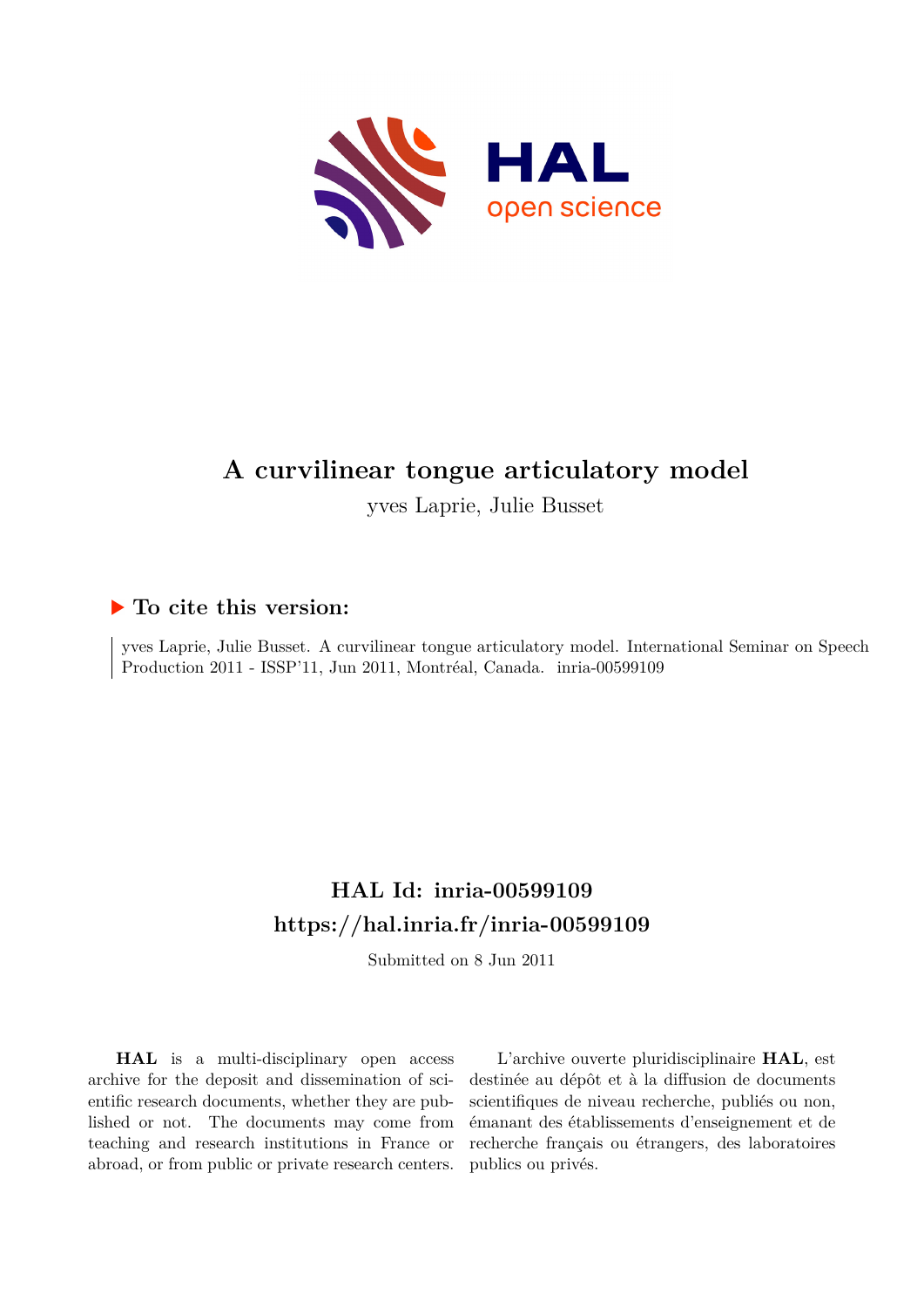# **A curvilinear tongue articulatory model**

## **Yves Laprie , Julie Busset**

<sup>1</sup>LORIA CNRS UMR7503

615, rue du Jardin Botanique. 54600 Villers-les-Nancy, France ` {Julie.Busset,Yves.Laprie}@loria.fr

*Abstract. The construction of articulatory models from medical images of the vocal tract, especially X-ray images, relies on the application of an articulatory grid before deriving deformation modes via some factor analysis method. One difficulty faced with the classical semi-polar grid is that some tongue contours do not intersect the grid giving rise to incomplete input vectors, and consequently poor tongue modeling in the front part of the mouth cavity which plays an important role in the articulation of many consonants. First, this paper describes preparation of data, i.e. drawing or tracking articulator contours, compensation for head movements. Then it presents two coordinate systems used to represent and model tongue contours. The first is an adaptive polar grid whose center is a landmark attached to the mandible and the second consists of using curvilinear coordinates. Both offer the advantage of capturing the forward movement of the tongue apex better than other models. Furthermore, the curvilinear model enables any tongue shape, particularly those presenting a sublingual cavity, to be modeled correctly.*

#### **1. Introduction**

The possibility of generating the same sounds as those uttered by the speaker (or at least vocal tract transfer functions not too far from those observed) via the articulatory model and the acoustic simulation constitutes the underlying hypothesis of an analysis by synthesis method of acoustic-to-articulatory inversion. The articulatory model, and consequently its construction, is thus the keystone of inversion (Ouni and Laprie (2005)). One of the most fruitful approaches is the application of factor analysis tools to X-ray articulatory images of the vocal tract. Even if this imaging technique has been abandoned because of the health hazard linked to the exposure to X-rays there exists indeed a large range of valuable X-ray corpora. Furthermore, X-ray images provide a complete 2D coverage of the vocal tract at an almost sufficient sampling rate to capture all the articulatory gestures, what is not the case of MR imaging.

The purpose of the application of factor analysis is to find out the deformation modes of the speech articulators. The preparation of data often consists in obtaining articulator contours from X-ray images either automatically or by hand. Then this 2D information, i.e. the contours of speech articulators such as the tongue, is transformed into mono-dimensional vectors either simply by concatenating abscissa and ordinates, or via the application of some grid. The semi-polar grid proposed by Maeda (1979, 1990) to design his model is probably the most widespread one. However, it presents two weaknesses. Firstly, some tongue contours do not intersect all the grid lines giving rise to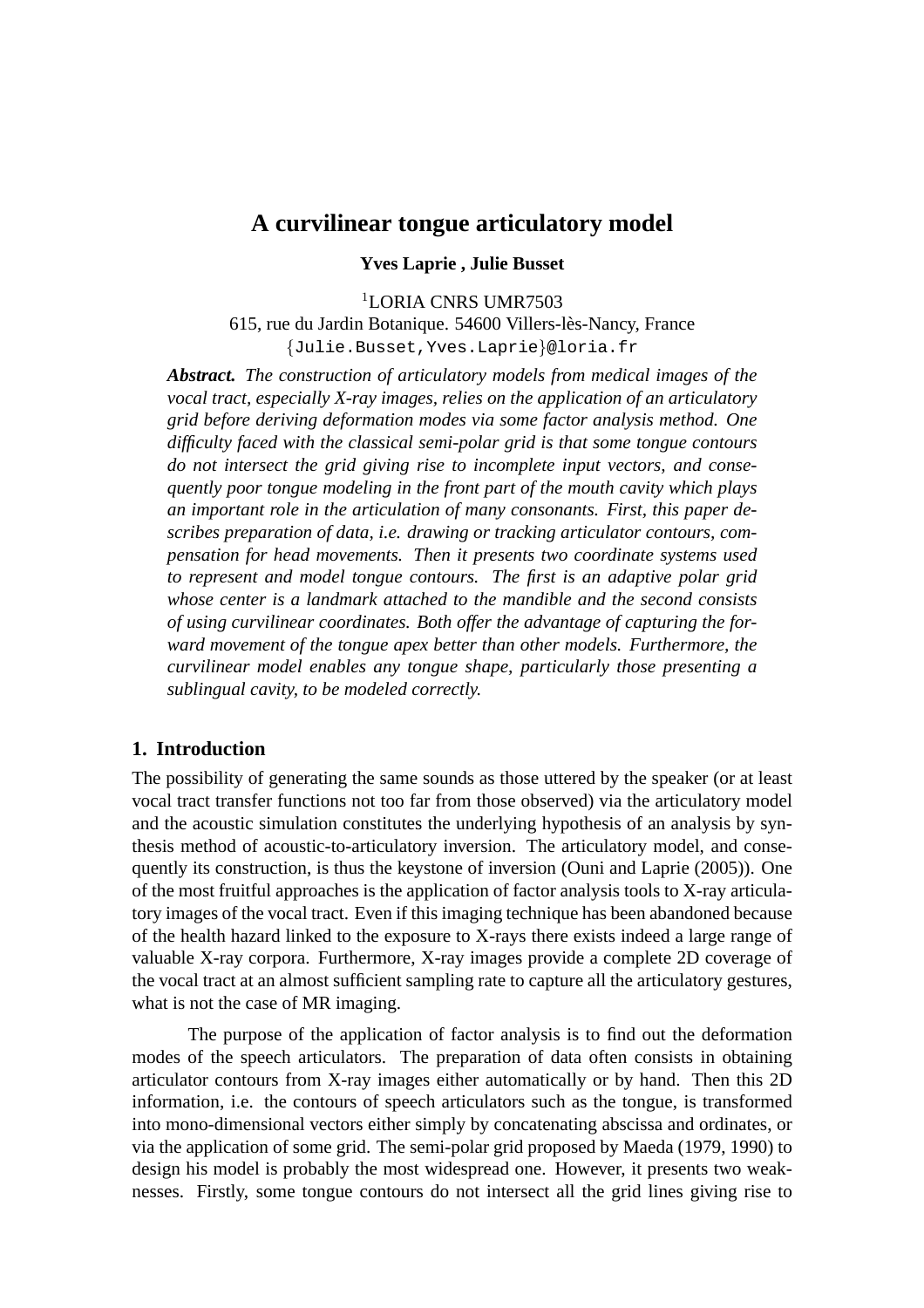incomplete input vectors to be processed by the factor analysis. This is the case for back vowels like /u/ as illustrated by Fig. 1. The practical solution to get round this difficulty consists either in artificially extending the tongue contour, or in removing these contours from the set of input vectors with the consequence of weakening the corresponding deformation mode. Beautemps et al. (2001) proposed an interesting solution consisting in using a dynamic grid in the apex region. The advance of the grid is an extra articulatory parameter. A second weakness is the nature of points used in the factor analysis. As explained in Stegmann and Gomez (2002) points analyzed should be anatomical landmarks complemented by mathematical or pseudo landmarks to provide relevant modes of deformation. This is not the case of the traditional articulatory grids because the points used are the intersections of a deforming object, i.e. the tongue, with the static grid lines. They thus do not represent the same fleshpoints along time. We thus investigated the use of an adaptive polar grid whose extremities are the tongue root and the tongue apex (see Fig. 2) and which adapts itself to all the tongue contours. Although this grid enables a better approximation of the front part of the tongue, it is unable to render either retroflex tongue shapes or the sublingual cavity. We then investigated a curvilinear tongue model which provides a solution to these two issues.



**Figure 1.** Tongue contour corresponding to the vowel /u/ together with the semi-polar grid

First, we will present the procedure for obtaining contours, as well as the tools developed for that purpose. Then, we will describe the two coordinate systems and the analysis strategies to obtain linear deformation components. Finally, we will present and discuss the model obtained and its properties.

## **2. Preparation of data**

#### **2.1. Corpus**

The corpus, which was recorded in the 1900s, was initially designed to study coarticulation in French. It comprises four films. The first two are a series of six short sentences ranging from /se dø si ylt $\epsilon$ R/ to /se dø sikst skylt $\epsilon$ R/ (each sentence contains one more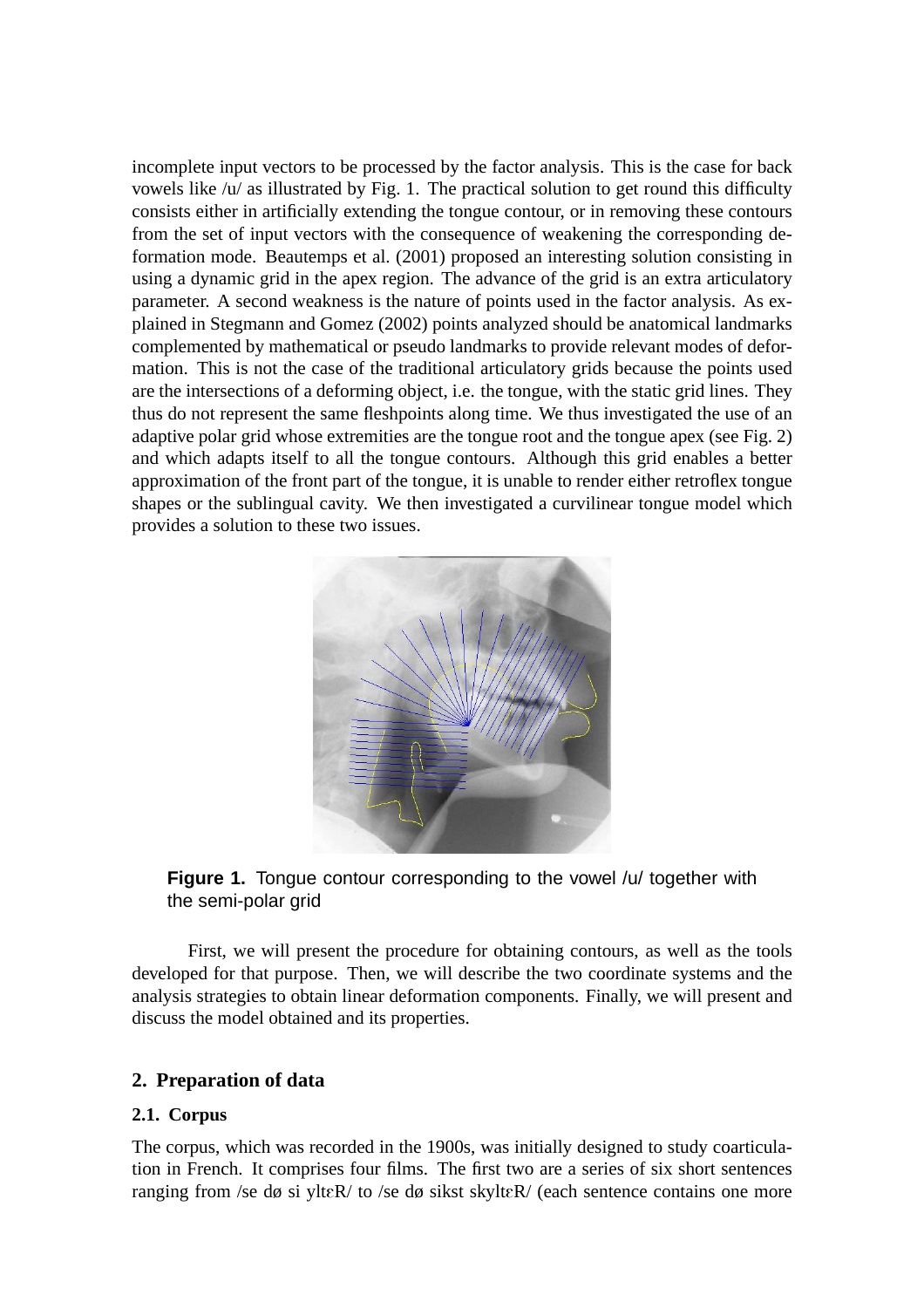non-labial consonant between  $\frac{1}{4}$  and  $\frac{1}{4}$  than the previous one) at normal and fast speech rates. The last two are a series of /VCV/ /aku iku uku atu itu utu/ at normal and fast speech rates. Unfortunately, the four films are not phonetically balanced, and more critically with respect to our objective about inversion of fricatives, do not involve the  $/f/$ fricative. We will describe below the strategy used to get round this difficulty. Despite these weaknesses, the size, the coverage of the entire vocal tract, the quality of images, the two speech rates, and its dynamic character compared to MRI images make this corpus a very valuable articulatory resource.

In total, this corpus comprises 946 images (256x256 pixels). Only images corresponding to speech, i.e. 672 images, were considered.

#### **2.2. Articulator contours**

The contours of the speech articulators were delineated by means of the Xarticulators software developed to process Xray films. Contours of the rigid structures (i.e. the mandible and the hyoid bone)were tracked automatically by correlating their reference image with the current image. Contours of deformable structures like lips, larynx and epiglottis were tracked by using the algorithm proposed by Jallon and Berthommier (2009). Finally, the tongue contour was drawn by hand to prevent tracking errors and select the mediosagittal contour when more than one contour were visible.

#### **2.2.1. Compensation of head movements**

During the recording, the speaker moved his head slightly. It is thus necessary to compensate for these movements. The head movement is found by tracking the upper part of the skull by correlation. The only precaution is to choose a region used as a correlation mask, which does not intersect aluminum filters along the sequence. Tracking provides the head displacement parameters, i.e. rotation and translation. This displacement is subtracted from all the articulator contours before any other processing.

## **3. Preliminary work with an adaptive polar grid**

As a first step, contours were outlined only from the tongue root to the apex. We thus investigated the use of a polar adaptive grid and tested several strategies to remove the influence of the mandible movement from tongue data.

The extremities of the adaptive grid are the root and the apex. The center of the grid is a landmark attached to the mandible. The position of the grid center is calculated for every image from the parameters of the mandible displacement. These three points are used to define a polar grid. Grid lines are regularly spaced in this angular sector (see Fig. 2).

As in the Maeda model the main parameter is the mandible position. In most of the models built the mandible movement is approximated by a simple translation measured by the distance between the upper and lower incisors. The first reason is that the dispersion of the lower incisor positions is not too far from a line segment. A second more practical reason is that the mandible contour is not always available, which prevents a more precise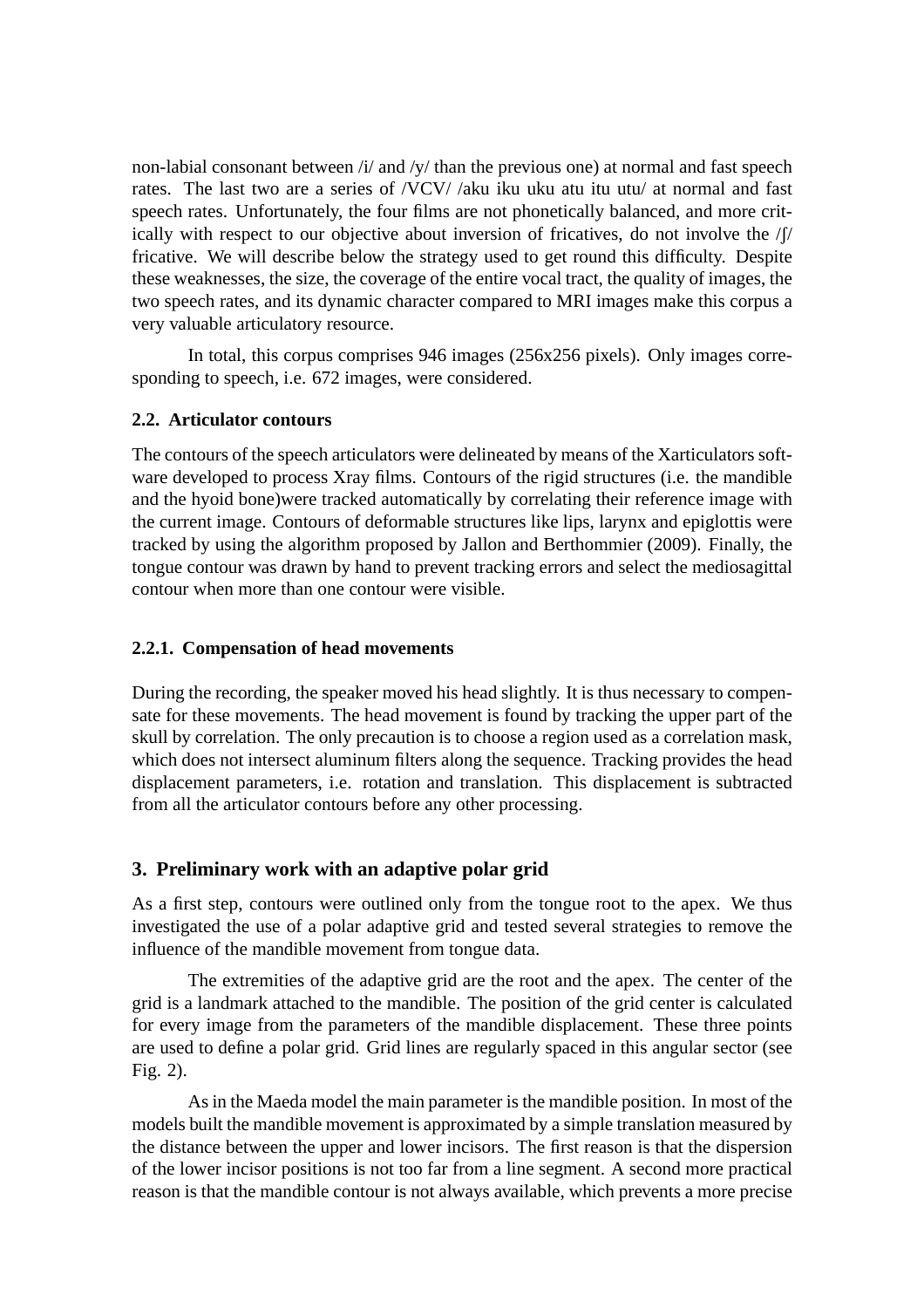

**Figure 2.** The adaptive grid applied to a tongue contour. Regions used to compensate for head movements and track the mandible, as well as other anatomical landmarks and articulators are displayed.

approximation. In our case the mandible bone has been tracked as a solid object and the three mandible movement parameters are thus known, i.e. the angle of the rotation and the two coordinates of the translation. We applied PCA (Principal Component Analysis) on the mandible movement data. The variance explained is 75% for the first component and 19% for the second. Since we wanted to keep the number of linear components as small as possible we chose to retain only the first component. Unlike other approaches the first linear component controls both the rotation and the translation.

## **3.1. Removing the mandible contribution**

Once the mandible component is known it has to be removed from the tongue data before applying the factor analysis. There are two possibilities. The first, which is generally adopted, consists in removing the correlation between the mandible and the tongue from the tongue data. The second consists in subtracting the mandible movement from the tongue. There is thus no more cinematic influence of the mandible on the tongue contour. On the other hand, other more complex interactions between tongue and mandible remain.

The first strategy is better to reduce the amount of variance in the corpus analyzed. However, this corresponds to the implicit hypothesis that the articulatory content of the corpus of X-ray images is phonetically balanced, which is rarely true. We thus investigated both strategies.

Data feed into the factor analysis are monodimensional vectors in the case of the semi-polar grid, i.e. the intersection of the tongue contour with the grid lines. It is not possible to use monodimensional vectors anymore in the case of the adaptive polar grid since the grid lines are not constant. We thus used  $(x,y)$  coordinates of the intersection points. The coordinates of the grid center are subtracted from the coordinates of each intersection point.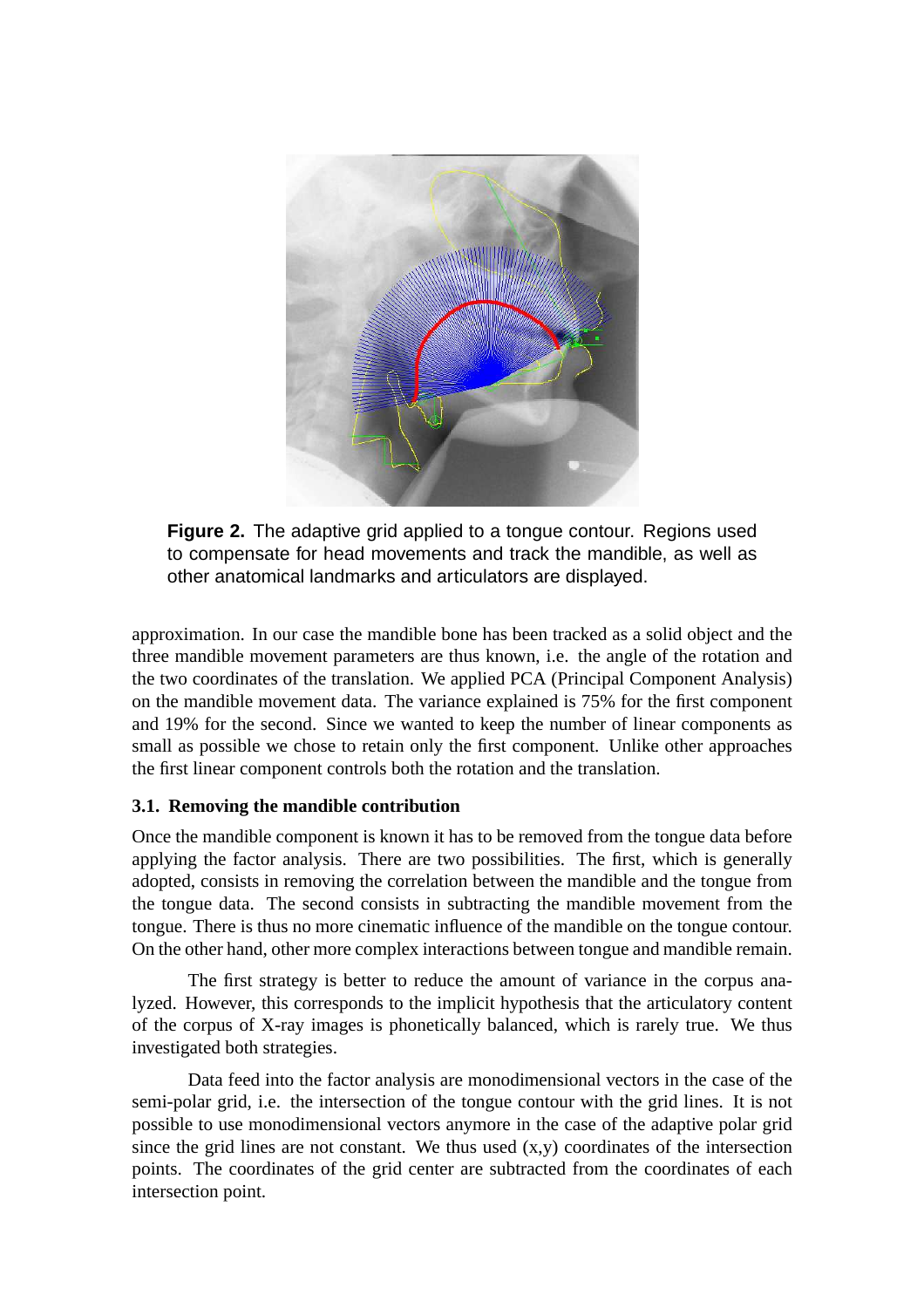The two strategies proposed to remove the influence of the mandible give very similar results (an average reconstruction error of 0.42 and 0.43 mm which is not statistically significant). We thus resorted to the subtraction of the mandible movement, rather than the subtraction of the correlation, for further experiments because it makes fewer assumptions about the global model.



**Figure 3.** The first mandible and five first tongue principal components superimposed on an arbitrary X-ray image (from left to right and top to down). For each component the neutral contour is the red contour and the other two contours correspond to  $\pm 4\sigma$ .

## **4. Curvilinear model**

Approaches described above exploit intersections of the tongue contour from the root to the apex with a grid. This is sufficient for vowels but does not give a good result neither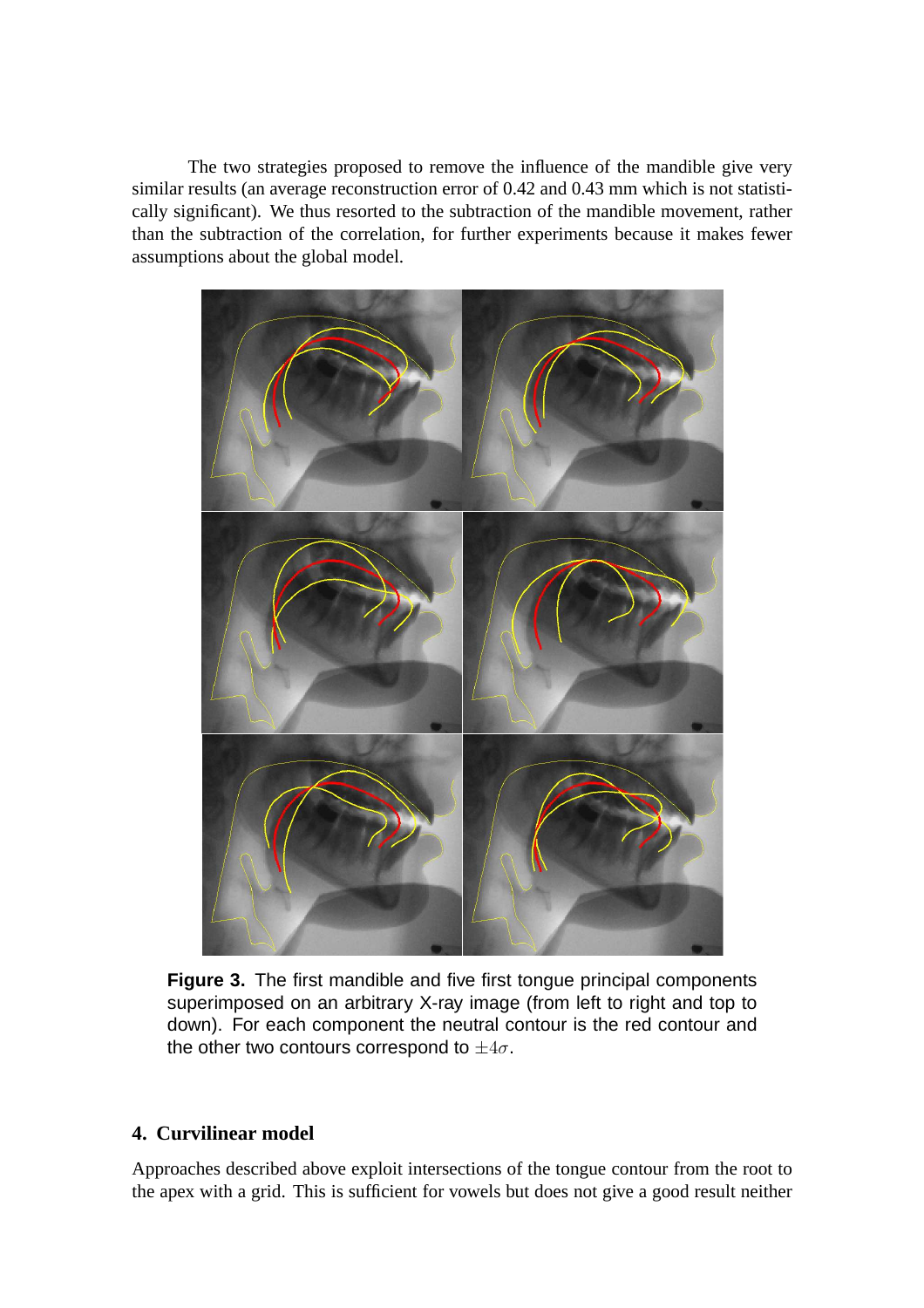for retroflex shapes or for the sublingual cavity when it exists (either for back vowels or fricatives like  $/$ [ $/$ ). In the case of retroflex shapes the grid enables only one intersection between the grid and the tongue contour. In the case of sublingual cavity, the additional reason is the absence of tongue contour between the apex and the mouth floor. However, the tongue contour is visible for a substantial number of X-ray images corresponding to moderately or strongly rounded tongue shapes.

Since the speaker who recorded the X-ray films was still easily available we asked him to record MRI images covering all the consonants and vowels. We thus re-examined all the X-ray tongue contours and supplemented them with the sublingual contour either because it is clearly visible on X-ray images or because MRI images enable its outlining by using images similar to X-ray images. In the second case possible drawing errors have no acoustic consequence because they correspond to vocal tract shapes with no sublingual cavity.

Then, instead of using intersections with a grid, we resorted to a curvilinear abscissa from the tongue root to the mouth floor. Beyond the advantage of catching retroflex or strongly rounded tongue contours this approach also guarantees a better anatomical consistency of points sampled along the tongue contour.

The strategy utilized to construct the model is similar to that used with the adaptive polar grid. First the influence of the mandible is analyzed and its correlation is subtracted from the other articulators. Then, PCA is applied on the tongue contour, larynx and epiglottis. Two linear component have been used to describe the movement of the larynx and epiglottis. The epiglottis is essentially a cartilage and thus a passive articulator. The influence of the tongue has not been taken into account via its correlation with the epiglottis but via a collision algorithm. This means that the tongue pushes the epiglottis when it collides with the epiglottis. Two components represent the lip deformations. The first is the aperture and the second is the protrusion. The mutual influence between lip aperture and protrusion is taken into account. The modification of the protrusion thus changes the lip aperture.

#### **4.1. Using additional MRI images**

As explained above, the X-ray corpus does not contain all the places of articulation. We thus incorporated tongue contours from MRI images into the database. For this purpose we carefully registered tongue contours from MRI images by using the central incisor, more precisely its root, which is visible in both kinds of images. It should be noted that this is possible because contours outlined in both modalities correspond to the same physical object, i.e. the mediosagittal contour of the tongue. In order to reach a reasonable phonetic balance we introduced images of /S/ in two vocalic contexts, /l/, /o/ and /O/ missing in the X-ray films. These images were duplicated (to give 60 additional images) so as to weight their statistical influence.

The comparison of tongue shapes from X-ray and MRI images shows that the main difference (beside the dynamic nature of X-ray images) concerns the jaw opening which is substantially stronger in X-ray images for open vowels. This probably stems from the fact that we asked the subject to sustain phonation as long as possible during the MRI acquisition which lasted around 18 seconds. This production constraint imposed to subjects is particularly important to guarantee the correct place of articulation for close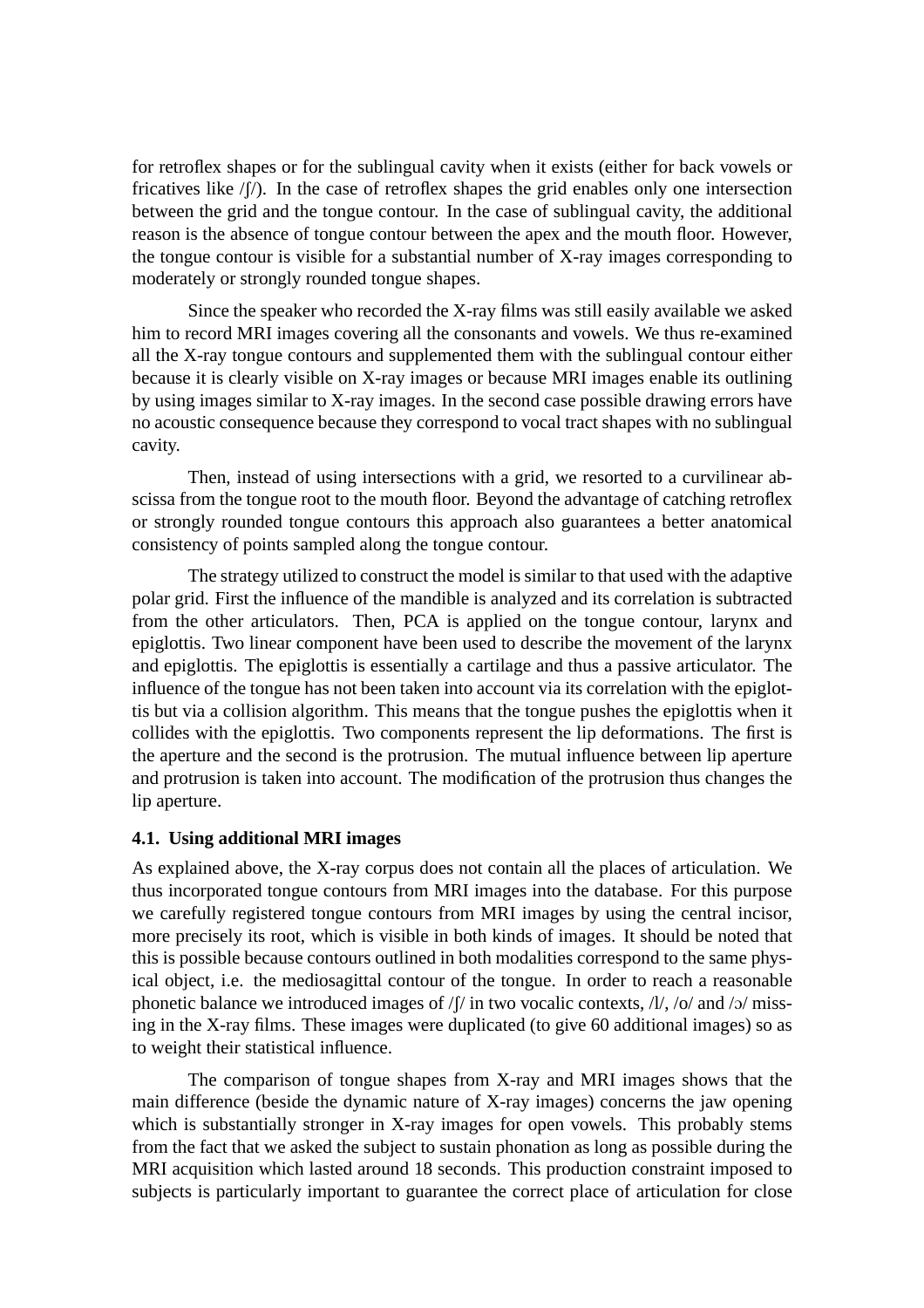vowels but leads to lower the jaw opening for open vowels like /a/ and /ɔ/.



**Figure 4.** Reconstruction of the tongue contour for /fu/. The contours of the front incisors and palate have been superimposed onto the MRI image.

#### **5. Concluding remarks**

Since the mandible movement plays a major role in the model because it influences all other deformation modes we investigated the impact of the number of factors used to represent it. The second linear component explains 19% of the mandible variance. We thus measured the reconstruction error when using one or two factors to represent the mandible movement. The difference (0.003 mm) is not statistically significant. This means that the error on mandible movement is compensated by tongue components easily, essentially by the first tongue deformation component corresponding to a back-front movement.

Fig. 3 shows the first mandible principal component and the first five tongue principal components. Not surprisingly the first mandible component corresponds to the jaw opening. Similarly, the first tongue component roughly corresponds to a back front movement, and the second to a flat-rounded deformation. The main difference from the Maeda's model is the possibility the tongue has to stretch itself. This is due to the utilization of curvilinear coordinates and to the fact that no static articulatory grid is used. The following three components (the right component in the second line and third line of Fig. 3) are clearly necessary to control the front part of the tongue and enable the realization of places of articulation of alveolar and dental consonants. In addition, it can be seen that all these linear components preserve the sublingual cavity which is acoustically important for some consonants. The sublingual cavity is clearly visible on Fig. 4, which shows the tongue approximation achieved for  $/\sqrt{u}$ .

The reconstruction error with one mandible component and six tongue components is 0.52 mm for all the images (i.e. including MRI images) with a standard deviation of 0.21 mm. The reconstruction error for tongue contours of MRI images is slightly bigger (0.75 mm) and indicates that the relative weight of MRI images compared to X-ray images is reasonable. The sixth tongue component is less meaningful and probably captures some outlining errors. The reconstruction error increases to 0.71 mm when this component is removed.